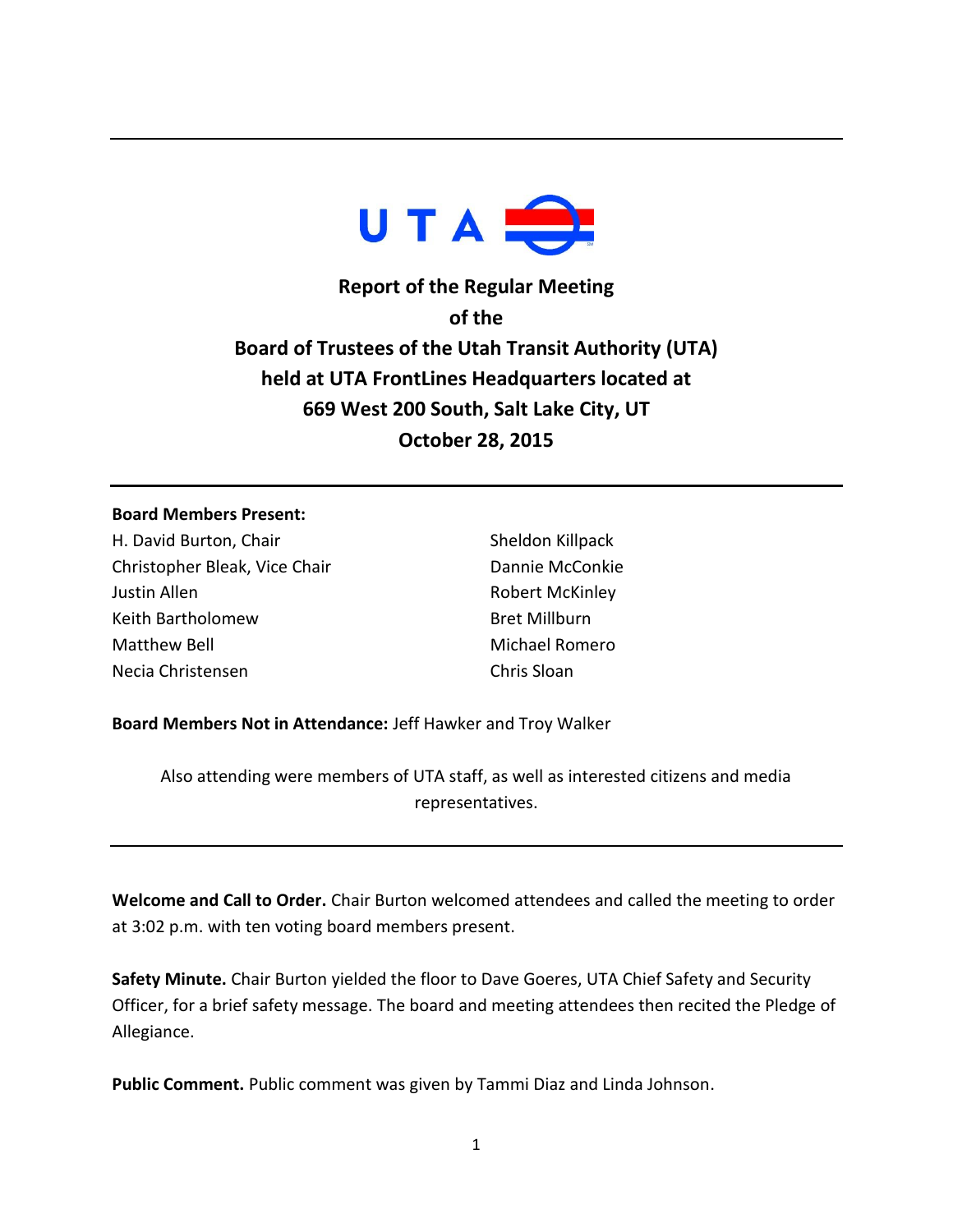Trustee Henderson joined the meeting at 3:12 p.m.

**Items for Consent.** Consent items were comprised of the following:

- August Performance Dashboard
- Approval of September 23, 2015 Meeting Report
- Approval of April 2, 2015 Special Meeting Report

There were no objections to the consent items and the items were deemed approved.

## **Action Items.**

**R2015-10-01 – Clarifying CEO-President-GM Titles and Ratifying Actions.** Jayme Blakesley, UTA General Counsel, explained the resolution which brings the statute, board policies, and internal policies regarding the CEO, President, and General Manager functions into alignment. A motion to approve the resolution was made by Trustee Bartholomew and seconded by Trustee Henderson. The motion carried by unanimous consent with eleven aye votes.

**R2015-10-02 – Adopting the Goals for 2016.** The board goals were reviewed. A motion to approve the resolution noting that the investment per rider goal would be finalized at a later date was made by Trustee Henderson and seconded by Trustee Christensen. Discussion ensued. Questions were posed by the board. Some questions were answered by board members and others were addressed by staff. The motion carried by unanimous consent.

Trustee Bleak recused himself from the budget discussion and left the meeting at 3:33 p.m.

Trustee Millburn joined the meeting at 3:37 p.m.

**R2015-10-03 – Submission of Tentative 2016 Budget Approval.** A motion to approve the resolution and move the tentative 2016 budget forward for public comment was made by Trustee Henderson and seconded by Trustee Bartholomew. Discussion ensued. Trustee Christensen requested that the administrative costs be made visible to the public. Jerry Benson, Interim President/CEO, responded stating that this would be done and that most of UTA's administrative resources are allocated to service. The motion carried by unanimous consent.

**Public Comment.** Chair Burton reopened the public comment period. Public comment was given by Deb Henry.